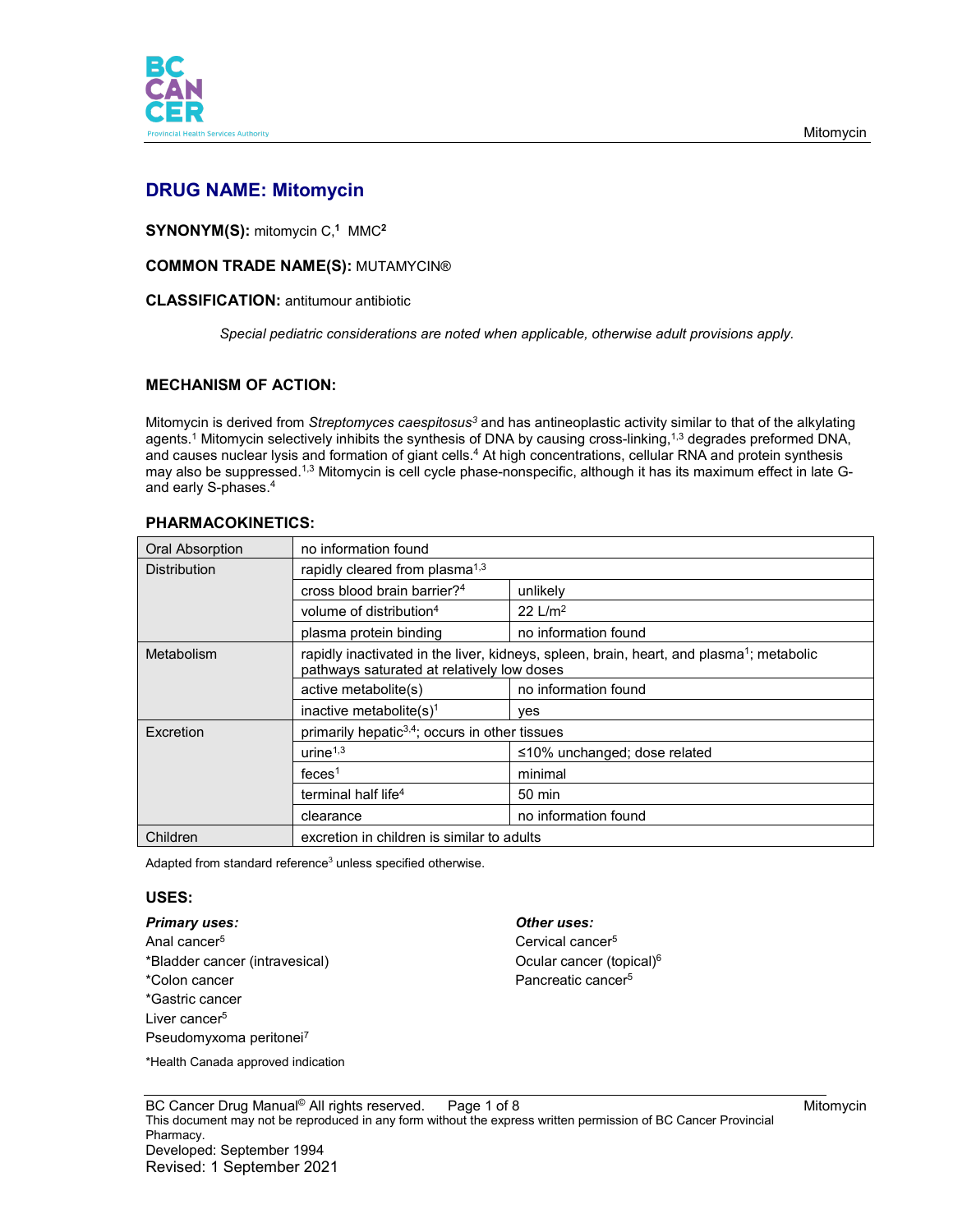

# **SPECIAL PRECAUTIONS:**

*Carcinogenicity:* Carcinogenic in mice and rats when administered in doses approximating usual therapeutic amounts. 1,3

*Mutagenicity:* No information found.

*Fertility:* Effect on fertility is not known.<sup>1</sup>

*Pregnancy:* FDA Pregnancy Category D.4 There is positive evidence of human fetal risk, but the benefits from use in pregnant women may be acceptable despite the risk (e.g., if the drug is needed in a life-threatening situation or for a serious disease for which safer drugs cannot be used or are ineffective).

**Breastfeeding** is not recommended due to the potential secretion into breast milk.<sup>1</sup>

## **SIDE EFFECTS:**

The table includes adverse events that presented during drug treatment but may not necessarily have a causal relationship with the drug. Because clinical trials are conducted under very specific conditions, the adverse event rates observed may not reflect the rates observed in clinical practice. Adverse events are generally included if they were reported in more than 1% of patients in the product monograph or pivotal trials, and/or determined to be clinically important. 8,9

| <b>ORGAN SITE</b>                                                     | <b>SIDE EFFECT</b>                                                                                                                 |  |  |
|-----------------------------------------------------------------------|------------------------------------------------------------------------------------------------------------------------------------|--|--|
| Clinically important side effects are in <b>bold</b> , <i>italics</i> |                                                                                                                                    |  |  |
| blood/bone marrow/<br>febrile neutropenia                             | anemia (19-24%) <sup>4</sup> ; hemolytic anemia                                                                                    |  |  |
|                                                                       | <b>leukopenia</b> (50-79%, severe 11%); within 8 weeks; cumulative                                                                 |  |  |
|                                                                       | thrombocytopenia (40-72%, severe 19%); within 8 weeks; apparent recovery may<br>occur, followed by further depression <sup>1</sup> |  |  |
| cardiovascular (general)                                              | CHF $(3-15%)^4$ ; with doses > 30 mg/m <sup>2</sup>                                                                                |  |  |
| constitutional symptoms                                               | fever <sup>1,3</sup> (14%) <sup>4</sup>                                                                                            |  |  |
|                                                                       | malaise $(≤10%)^{1,4}$ ; prolonged                                                                                                 |  |  |
| dermatology/skin                                                      | extravasation hazard: vesicant <sup>10</sup>                                                                                       |  |  |
|                                                                       | alopecia (1-10%)                                                                                                                   |  |  |
|                                                                       | cellulitis at the injection site; occasionally severe                                                                              |  |  |
|                                                                       | dermatitis (10%); commonly palmar rash with desquamation, typically on the<br>extremities, less often on the trunk and genitals    |  |  |
|                                                                       | induration $1$                                                                                                                     |  |  |
|                                                                       | mucocutaneous toxicity (4%) <sup>1,3</sup> ; including mouth ulcers, desquamation, and pruritus <sup>1</sup>                       |  |  |
|                                                                       | nail banding/discolouration (>10%) <sup>4</sup>                                                                                    |  |  |
|                                                                       | rash (≤10%) <sup>3,4</sup>                                                                                                         |  |  |
| gastrointestinal                                                      | emetogenic potential: low <sup>11</sup>                                                                                            |  |  |
|                                                                       | anorexia <sup>1,3</sup> (14%) <sup>4</sup>                                                                                         |  |  |
|                                                                       | diarrhea                                                                                                                           |  |  |
|                                                                       | mucositis                                                                                                                          |  |  |

BC Cancer Drug Manual<sup>®</sup> All rights reserved. Page 2 of 8 Mitomycin and Mitomycin

This document may not be reproduced in any form without the express written permission of BC Cancer Provincial Pharmacy. Developed: September 1994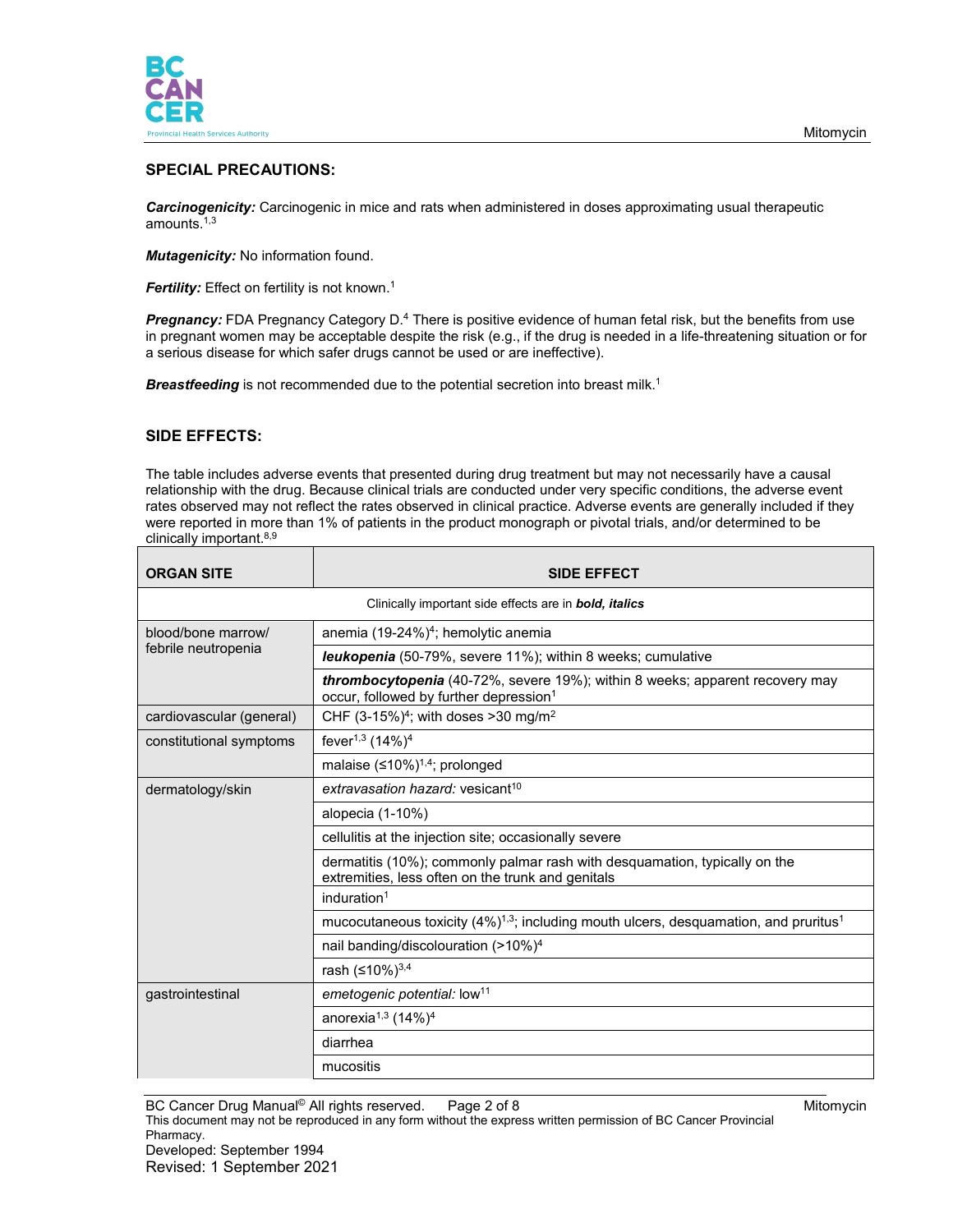

| <b>ORGAN SITE</b>                                                     | <b>SIDE EFFECT</b>                                                                                                                                             |  |  |
|-----------------------------------------------------------------------|----------------------------------------------------------------------------------------------------------------------------------------------------------------|--|--|
| Clinically important side effects are in <b>bold</b> , <i>italics</i> |                                                                                                                                                                |  |  |
|                                                                       | nausea (14%) <sup>4</sup> ; typically within 1-2 hours and may continue for 2-3 days <sup>1</sup><br>stomatitis $(1-10\%)^{3,4}$                               |  |  |
|                                                                       |                                                                                                                                                                |  |  |
|                                                                       | vomiting (14%) <sup>4</sup> ; typically within 1-2 hours and subsides rapidly <sup>1</sup>                                                                     |  |  |
| infection                                                             | septicemia                                                                                                                                                     |  |  |
| metabolic/laboratory                                                  | elevated BUN and/or Cr (2%); <sup>1</sup> may be related to cumulative dose; risk increases<br>substantially <sup>1</sup> at doses $\geq$ 50 mg/m <sup>2</sup> |  |  |
|                                                                       | hypoglycemia                                                                                                                                                   |  |  |
| neurology                                                             | paresthesia <sup>1</sup> (1-10%) <sup>4</sup>                                                                                                                  |  |  |
| pain                                                                  | injection site pain <sup>1</sup>                                                                                                                               |  |  |
| pulmonary; refer to                                                   | adult respiratory distress syndrome                                                                                                                            |  |  |
| paragraph following Side<br><b>Effects</b> table                      | bronchospasm                                                                                                                                                   |  |  |
|                                                                       | cough (≤7%) <sup>1,4</sup>                                                                                                                                     |  |  |
|                                                                       | dyspnea $(≤10%)$ <sup>1,4</sup>                                                                                                                                |  |  |
|                                                                       | infiltrates $(1-10\%)^4$                                                                                                                                       |  |  |
|                                                                       | pneumonitis (1-10%) <sup>4</sup>                                                                                                                               |  |  |
| renal/genitourinary                                                   | local irritation (25%); includes cystitis, dysuria, hematuria, increased frequency of<br>micturition, nocturia; dose related; <sup>1</sup> with intravesical   |  |  |
|                                                                       | renal failure $(1\%)^4$                                                                                                                                        |  |  |
|                                                                       | ulcer at the site of tumour resection, asymptomatic; with intravesical <sup>1</sup>                                                                            |  |  |
| syndromes                                                             | hemolytic uremic syndrome (HUS)(<1%); <sup>4</sup> see paragraph following the Side Effects<br>table                                                           |  |  |

Adapted from standard reference<sup>3</sup> unless specified otherwise.

*Pulmonary toxicity* typically presents as dyspnea and nonproductive cough. <sup>3</sup> Interstitial infiltrates may or may not be present on X-ray.<sup>3</sup> Pneumonitis may be reversed if mitomycin is discontinued and treatment is instituted early.<sup>3</sup> Corticosteroids have been reported to help with symptoms but their therapeutic value has not been determined.<sup>1,3</sup> Administration of vinca alkaloids to patients who have previously or simultaneously received mitomycin may cause severe or life-threatening dyspnea and bronchospasm within minutes to hours.<sup>1,3</sup> Bronchodilators, steroids, and/or oxygen have produced symptomatic relief.<sup>3</sup> In the perioperative setting use only enough oxygen to provide adequate arterial saturation.<sup>3</sup> Cases of adult respiratory distress syndrome have been reported in patients receiving mitomycin in combination with other chemotherapy and maintained at fraction of inspired oxygen (FiO<sub>2</sub>) concentrations >50%.<sup>3</sup>

*Hemolytic Uremic Syndrome* consisting of microangiopathic hemolytic anemia, thrombocytopenia, renal failure, and hypertension has been reported.<sup>1</sup> Pulmonary edema, if present, appears to be a particularly grave prognostic factor.<sup>1</sup> HUS is correlated with total dose (single doses ≥60 mg or cumulative dose ≥50 mg/m<sup>2</sup>) and total duration of therapy (>5-11 months).4 These patients typically received long-term (6-12 months) therapy in combination with fluorouracil and doxorubicin; however, some patients received other combinations or were treated for less than six months.1 HUS can vary from a chronic course with mild anemia and slowly progressive renal impairment, to a fulminant course with severe anemia, rapid deterioration of renal function, and death.<sup>1</sup> Optimum management has not been established but early treatment with corticosteroids, plasma exchange, plasmapheresis, and/or IV vincristine have been beneficial in some patients.<sup>1</sup>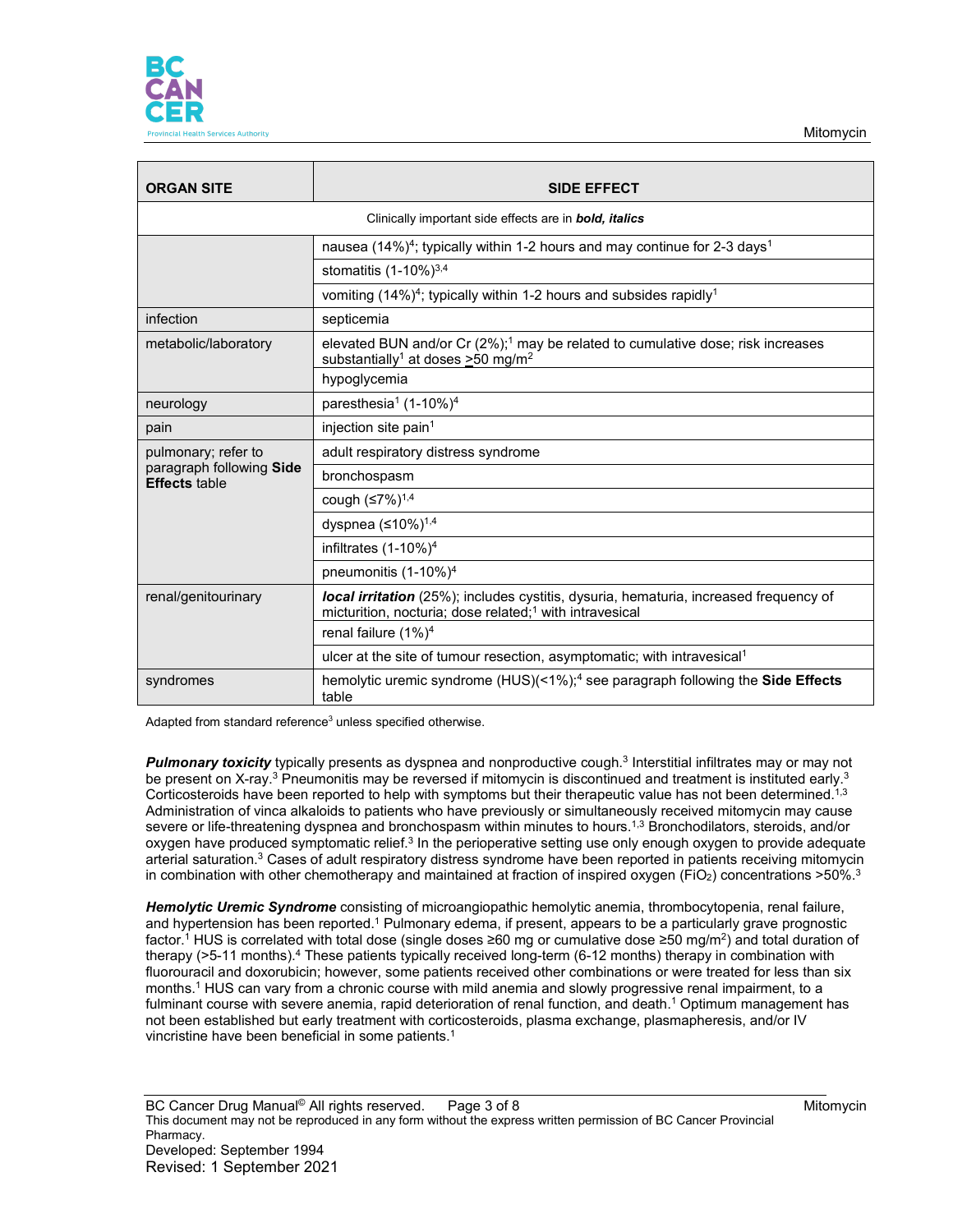

# **INTERACTIONS:**

| <b>AGENT</b>                 | <b>EFFECT</b>                                                                                                                                       | <b>MECHANISM</b> | <b>MANAGEMENT</b>                                                 |
|------------------------------|-----------------------------------------------------------------------------------------------------------------------------------------------------|------------------|-------------------------------------------------------------------|
| vinca alkaloids <sup>4</sup> | shortness of breath and<br>bronchospasm have been<br>reported in patients<br>receiving vinca alkaloids in<br>combination with or after<br>mitomycin | unknown          | may be managed with<br>bronchodilators, steroids<br>and/or oxygen |

# **SUPPLY AND STORAGE:**

#### *Injection***:**

Accord Healthcare Inc. supplies mitomycin as a lyophilized powder in 20 mg single-use vials. Store at room temperature. Protect from light.<sup>12</sup>

Teva supplies mitomycin as a lyophilized powder in 20 mg single-use vials. Store at room temperature. Protect from light.<sup>13</sup>

*For basic information on the current brand used at BC Cancer, see [Chemotherapy Preparation and Stability](http://www.bccancer.bc.ca/health-professionals/clinical-resources/cancer-drug-manual)  [Chart](http://www.bccancer.bc.ca/health-professionals/clinical-resources/cancer-drug-manual) in Appendix.*

# **SOLUTION PREPARATION AND COMPATIBILITY:**

*For basic information on the current brand used at BC Cancer, see [Chemotherapy Preparation and Stability](http://www.bccancer.bc.ca/health-professionals/clinical-resources/cancer-drug-manual)  [Chart](http://www.bccancer.bc.ca/health-professionals/clinical-resources/cancer-drug-manual) in Appendix.*

#### *Additional information:*

- if the product does not dissolve immediately, allow the vial to stand at room temperature until complete dissolution occurs1
- *for intravesical use*:
	- $\circ$  mitomycin has been added to lidocaine gel immediately prior to intravesical administration<sup>14</sup>
	- $\circ$  a concentrated solution (2mg/mL) of mitomycin has been used for intravesical administration<sup>9,15-17</sup>; to prevent precipitation, solution should be freshly prepared and not refrigerated<sup>18</sup>
	- o normal saline has been used as the diluent for reconstitution (in place of SWI) in combination with a warm water bath and incubator to improve the solubility of concentrated mitomycin solutions for intravesical use<sup>19</sup>

## *Mitomycin Eye Drops:*

- $\bullet$  mitomycin eye drops 0.2-0.4 mg/mL (0.02-0.04%) can be prepared with sterile water for injection (SWI)<sup>20-23</sup>
- final product is stable for 2 days at room temperature, 14 days refrigerated<sup>24,25</sup>; some data suggest that lowering of the pH below 7 may result in shorter stability<sup>24</sup>

To achieve a 0.2 mg/mL (**0.02%**) eye drop solution:

- reconstitute 20 mg vial of mitomycin with 40 mL SWI to give a concentration of 0.5 mg/mL
- transfer 6 mL (3 mg) to a sterile 15 mL eye dropper bottle
- add 9 mL SWI to the eye dropper bottle to give a concentration of 0.2 mg/mL (0.02%)

To achieve a 0.4 mg/mL (**0.04%**) eye drop solution:

- reconstitute 20 mg vial of mitomycin with 40 mL SWI to give a concentration of 0.5 mg/mL
- transfer 12 mL (6 mg) to a sterile 15 mL eye dropper bottle
- add 3 mL of SWI to the eye dropper bottle to give a concentration of 0.4 mg/mL (0.04%)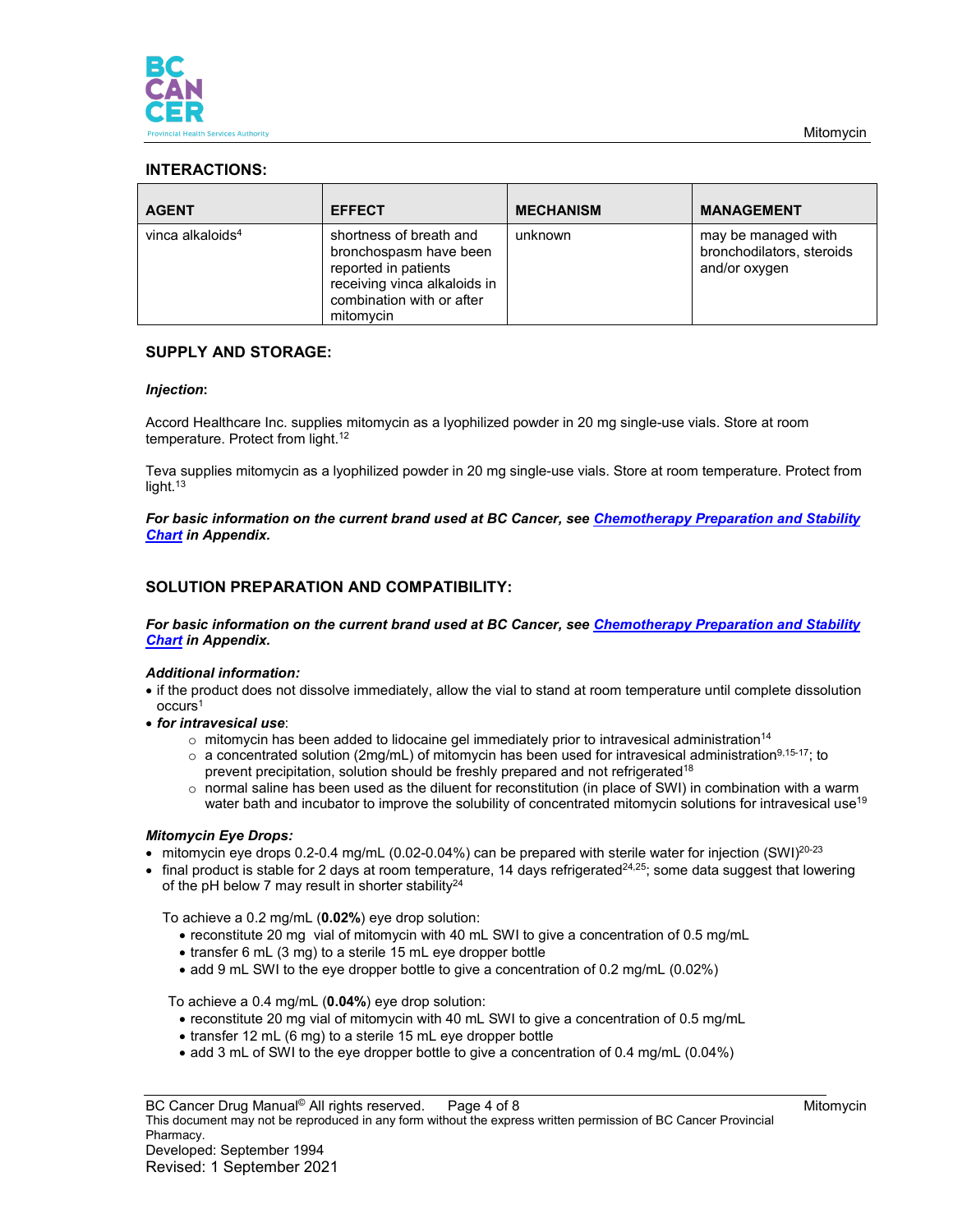

Mitomycin

*Compatibility:* consult detailed reference

# **PARENTERAL ADMINISTRATION:**

|                                     | BC Cancer administration quideline noted in <b>bold</b> , <i>italics</i>                                                                                                                                          |  |
|-------------------------------------|-------------------------------------------------------------------------------------------------------------------------------------------------------------------------------------------------------------------|--|
| Subcutaneous                        | not used due to corrosive nature                                                                                                                                                                                  |  |
| Intramuscular                       | not used due to corrosive nature                                                                                                                                                                                  |  |
| Direct intravenous <sup>4</sup>     | slow IV push, into tubing of running IV; see <b>Prevention</b><br>and Management of Extravasation of Chemotherapy                                                                                                 |  |
| Intermittent infusion <sup>4</sup>  | over 15-30 min                                                                                                                                                                                                    |  |
| Continuous infusion                 | no information found                                                                                                                                                                                              |  |
| Intraperitoneal                     | run into abdominal cavity as rapidly as possible;<br>dwell for 23 hours with abdominal drains clamped, then<br>drain <sup>26</sup>                                                                                |  |
|                                     | hyperthermic intraperitoneal chemotherapy (HIPEC):<br>pump solution into abdominal cavity and circulate as per<br>protocol using hyperthermia pump; solutions and dwell<br>time vary by protocol <sup>27-31</sup> |  |
| Intrapleural                        | no information found                                                                                                                                                                                              |  |
| Intrathecal                         | no information found                                                                                                                                                                                              |  |
| Intra-arterial                      | no information found                                                                                                                                                                                              |  |
| Intravesical <sup>15-17,32-34</sup> | instill and retain for 1-2 h                                                                                                                                                                                      |  |
| Ocular (topical) <sup>6</sup>       | has been used                                                                                                                                                                                                     |  |

## **DOSAGE GUIDELINES:**

Refer to protocol by which patient is being treated. Numerous dosing schedules exist and depend on disease, response, and concomitant therapy. Guidelines for dosing also include consideration of absolute neutrophil count (ANC). Dosage may be reduced, delayed or discontinued in patients with bone marrow depression due to cytotoxic/radiation therapy or with other toxicities.

## *Adults***:**

| Intravenous:      | Cycle Length:<br>4-8 weeks <sup>4,26,35-37</sup> : | 10-15 mg/m <sup>2</sup> IV for one dose on day 1 or 3                                                                                 |
|-------------------|----------------------------------------------------|---------------------------------------------------------------------------------------------------------------------------------------|
|                   | $6-8$ weeks <sup>1,3,4,37,38</sup>                 | 10-20 mg/m <sup>2</sup> IV for one dose on day 1                                                                                      |
|                   | $6-8$ weeks <sup>3</sup> :                         | 2 mg/m <sup>2</sup> IV once daily for 5 consecutive days on days 1-5 and<br>on days 8-12 (total dose per cycle 20 mg/m <sup>2</sup> ) |
| Ocular (topical): | $n/a6$ :                                           | $0.02 - 0.04\%$ drops gid for 7-28 days                                                                                               |
| Intravesical:     | weekly <sup>9,15,16,32-</sup><br>34,39,40          | induction: 20-60 mg <i>instilled intravesically once weekly for</i><br>6-8 weeks (total dose per cycle 120-480 mg)                    |

BC Cancer usual dose noted in *bold, italics*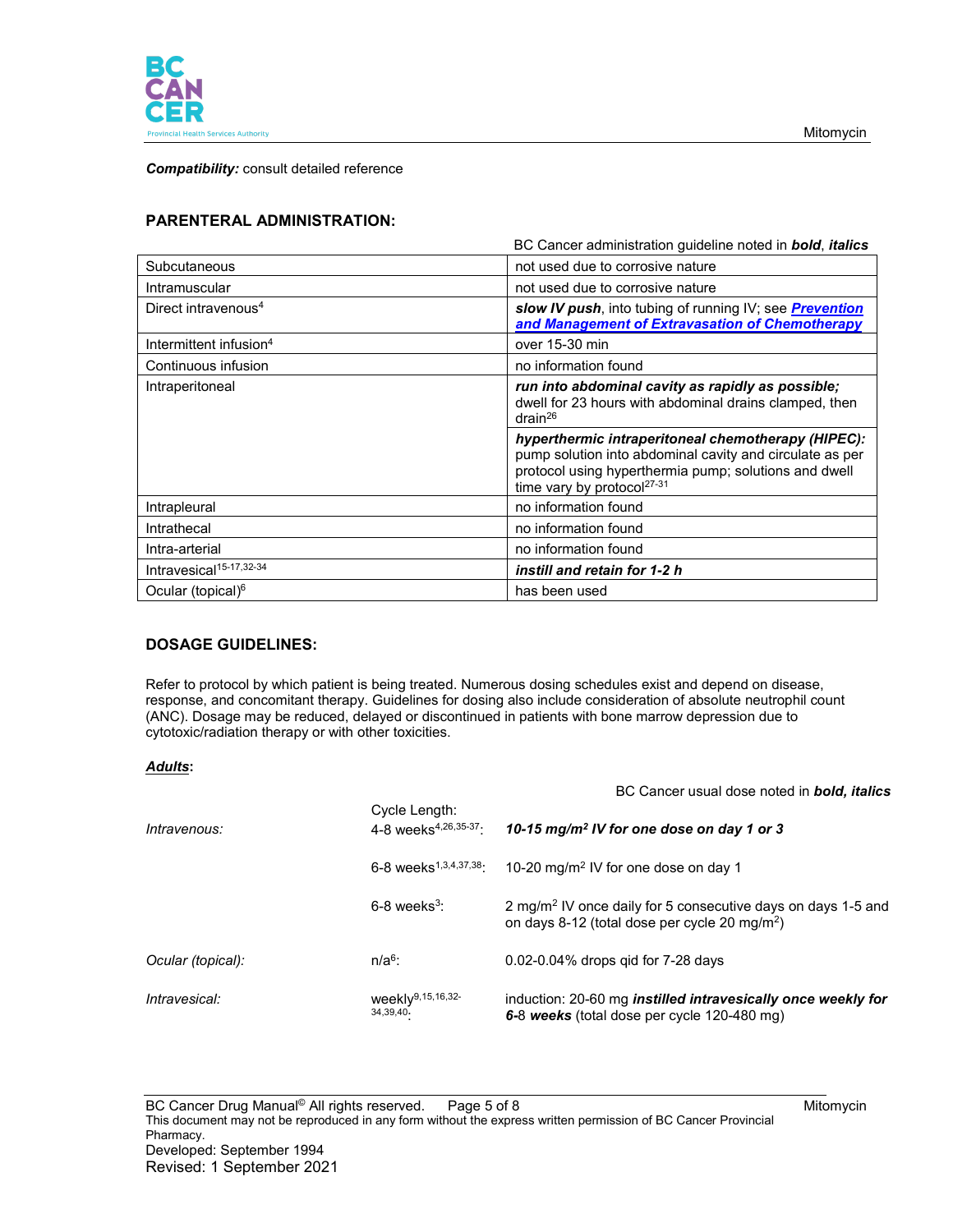

|                                    | monthly <sup>16,34,39,41,42</sup> :                                                                                                                                                                                                                  |                                                           | BC Cancer usual dose noted in bold, italics<br>maintenance: 20-60 mg instilled intravesically once<br>monthly* for 1-3 years, starting after induction<br>*(a maintenance schedule of every 3 months has also been |  |
|------------------------------------|------------------------------------------------------------------------------------------------------------------------------------------------------------------------------------------------------------------------------------------------------|-----------------------------------------------------------|--------------------------------------------------------------------------------------------------------------------------------------------------------------------------------------------------------------------|--|
|                                    | $once^{42,43}$ :                                                                                                                                                                                                                                     | $used)^{41}$<br>day 1                                     | 40 mg instilled intravesically postoperatively for one dose on                                                                                                                                                     |  |
| Concurrent radiation:              | use caution in patients who have received radiation therapy; reduce dose in<br>patients who are receiving radiation therapy simultaneously <sup>4</sup>                                                                                              |                                                           |                                                                                                                                                                                                                    |  |
| Dosage in myelosuppression:        | modify according to protocol by which patient is being treated or refer to guidelines<br>below:<br>no repeat dosage should be given until WBC has returned to 3 x 10 <sup>9</sup> /L and platelet<br>count to 75 x 10 <sup>9</sup> /L <sup>1,3</sup> |                                                           |                                                                                                                                                                                                                    |  |
|                                    |                                                                                                                                                                                                                                                      | The following guideline has been suggested <sup>3</sup> : |                                                                                                                                                                                                                    |  |
|                                    |                                                                                                                                                                                                                                                      | Nadir After Prior Dose (x 10 <sup>9</sup> /L)             | % of Prior Dose to be Given                                                                                                                                                                                        |  |
|                                    | <b>WBC</b>                                                                                                                                                                                                                                           | platelets                                                 |                                                                                                                                                                                                                    |  |
|                                    | $\geq 3$                                                                                                                                                                                                                                             | $\geq 75$                                                 | 100                                                                                                                                                                                                                |  |
|                                    | $2 - 2.9$                                                                                                                                                                                                                                            | $25 - 74.9$                                               | 70                                                                                                                                                                                                                 |  |
|                                    | $2$                                                                                                                                                                                                                                                  | $25$                                                      | 50                                                                                                                                                                                                                 |  |
| Dosage in renal failure:           | The manufacturer and others recommend to not administer if serum creatinine is<br>>150 $\mu$ mol/L <sup>1,3,4</sup>                                                                                                                                  |                                                           |                                                                                                                                                                                                                    |  |
|                                    | The following guideline has also been recommended <sup>4,44</sup> :<br>Creatinine clearance (mL/min)                                                                                                                                                 |                                                           |                                                                                                                                                                                                                    |  |
|                                    |                                                                                                                                                                                                                                                      | $\geq 10$                                                 | <b>Dose</b>                                                                                                                                                                                                        |  |
|                                    |                                                                                                                                                                                                                                                      |                                                           | 100%                                                                                                                                                                                                               |  |
|                                    |                                                                                                                                                                                                                                                      | <10                                                       | 75%                                                                                                                                                                                                                |  |
|                                    | Calculated creatinine clearance<br>$N^*$ x (140 - Age) x weight in kg<br>=<br>Serum Creatinine in µmol/L                                                                                                                                             |                                                           |                                                                                                                                                                                                                    |  |
|                                    | * For males N=1.23; for females N=1.04                                                                                                                                                                                                               |                                                           |                                                                                                                                                                                                                    |  |
| Dosage in hepatic failure:         | no information found                                                                                                                                                                                                                                 |                                                           |                                                                                                                                                                                                                    |  |
| Dosage in dialysis <sup>44</sup> : | peritoneal dialysis: dose as for CrCl <10mL/min<br>intermittent hemodialysis, continuous renal replacement therapy: no information<br>found                                                                                                          |                                                           |                                                                                                                                                                                                                    |  |
| <b>Children:</b>                   | safety and efficacy have not been established <sup>1</sup> ; has been used <sup>4</sup>                                                                                                                                                              |                                                           |                                                                                                                                                                                                                    |  |
|                                    | Cycle Length:                                                                                                                                                                                                                                        |                                                           |                                                                                                                                                                                                                    |  |
| Intravenous:                       | $6-8$ weeks <sup>4</sup> :                                                                                                                                                                                                                           | 10-20 mg/m <sup>2</sup> IV for one dose on day 1          |                                                                                                                                                                                                                    |  |
|                                    | 4-6 weeks $4$ :                                                                                                                                                                                                                                      |                                                           | 3 mg/m <sup>2</sup> IV once daily for 5 consecutive days starting on day 1                                                                                                                                         |  |

BC Cancer Drug Manual<sup>©</sup> All rights reserved. Page 6 of 8 Mitomycin This document may not be reproduced in any form without the express written permission of BC Cancer Provincial Pharmacy. Developed: September 1994 Revised: 1 September 2021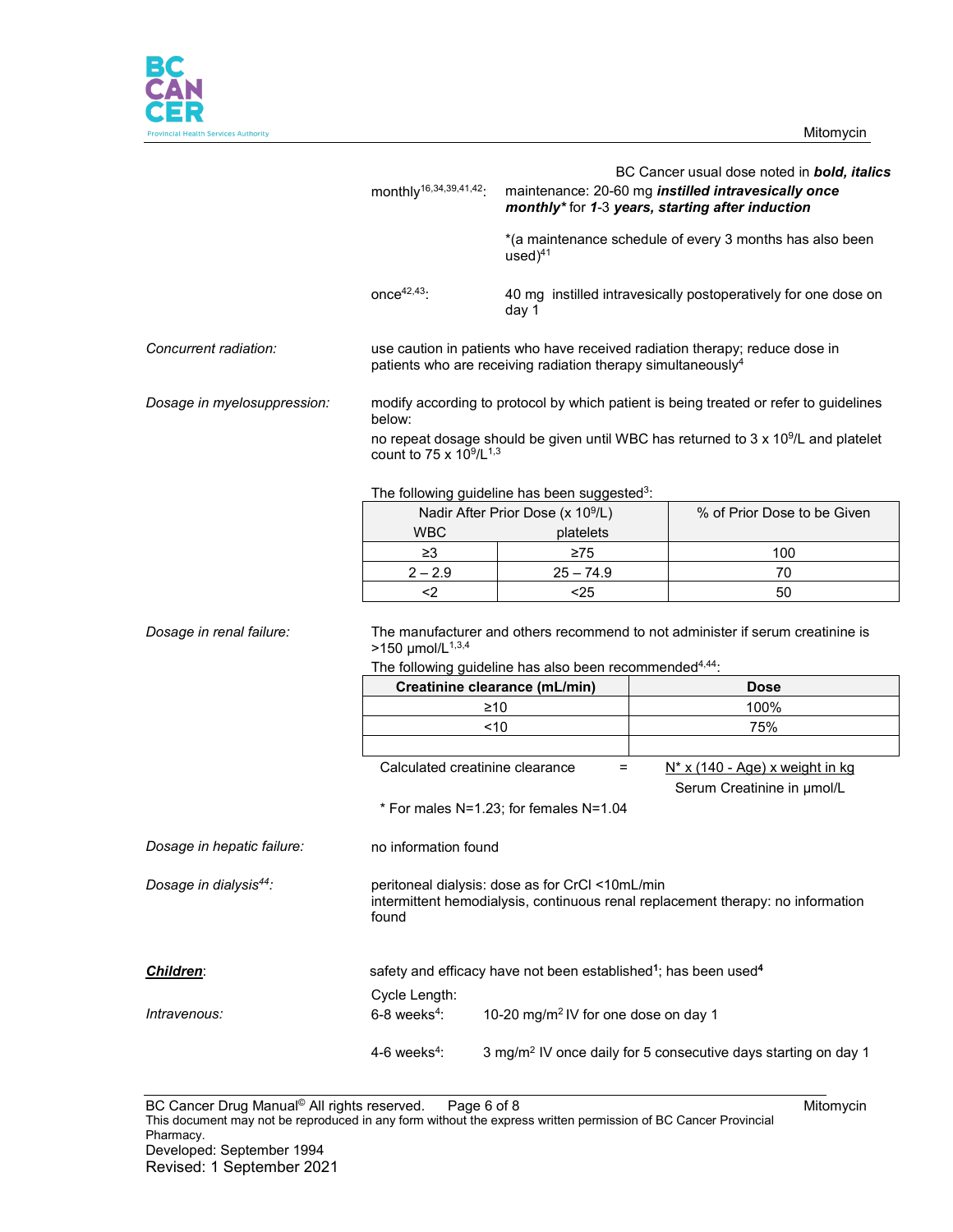

#### **REFERENCES:**

1. McEvoy GK, editor. AHFS 2007 Drug Information. Bethesda, Maryland: American Society of Health-System Pharmacists, Inc. p. 1139-1141.

2. Beijnen JH, Van Gijn R, Underberg WJM. Chemical stability of the antitumor drug mitomycin C in solutions for intravesical instillation. Journal of Parenteral Science and Technology 1990;44(6):332-335.

3. Novopharm Limited. Mitomycin for Injection Product Monograph. Scarborough, Ontario; 23 December 1996.

4. Rose BD editor. Mitomycin. UpToDate 15.2 ed. Waltham, Massachusetts: UpToDate®; 2007.

5. Lexi-Drugs® - Lexicomp Online (database on the Internet). Mitomycin (Systemic). Wolters Kluwer Clinical Drug Information Inc.,

2 December 2019. Available at[: http://online.lexi.com.](http://online.lexi.com/) Accessed 5 December 2019.

6. Abraham LM, Selva D, Casson R, et al. Mitomycin: clinical applications in ophthalmic practice. Drugs 2006;66(3):321-340.

7. BC Cancer Gastrointestinal Tumour Group. (UGIFUIP) BC Cancer Protocol Summary for the Chemotherapy of Pseudomyxoma Peritonei using intraperitoneal Mitomycin and Fluorouracil. Vancouver, British Columbia: BC Cancer; 1 November 2015.

8. Sharlene Gill MD. BC Cancer Agency Gastrointestinal Tumour Group. Personal Communication. 22 November 2007.

9. David Stuart MD. Medical Oncologist, Burnaby General Hospital. Personal Communication. 26 November 2007.

10. BC Cancer Provincial Systemic Therapy Program. Provincial Systemic Therapy Program Policy III-20: Prevention and Management of Extravasation of Chemotherapy. Vancouver, British Columbia: BC Cancer; January 2016.

11. BC Cancer Agency. (SCNAUSEA) Guidelines for Prevention and Treatment of Chemotherapy-induced Nausea and Vomiting in Adults. Vancouver, British Columbia: BC Cancer Agency; 1 November 2005.

12. Accord Healthcare Inc. Mitomycin product monograph. Kirkland, Quebec; 16 July 2018.

13. Teva Canada Limited. Mitomycin for injection® product monograph. Toronto, Ontario; 30 June 2017.

14. Christine Woffindin. Principal Pharmacist, Medicines Information, East Lancs Hospitals NHS Trust. Personal communication. 15 March 2006.

15. Au JLS, Badalament RA, Wientjes MG, et al. Methods to improve efficacy of intravesical mitomycin C: results of a randomized phase III trial. J Natl Cancer Inst April 18, 2001;93(8):597-604.

16. BC Cancer Agency Genitourinary Tumour Group. (GUBMITO) BCCA Protocol Summary for Intravesical Therapy for Superficial Transitional Cell Bladder Cancer using Mitomycin. Vancouver, British Columbia: BC Cancer Agency; 1 October 2014.

17. Vancouver Coastal Health. Mitomycin bladder instillation: outpatient pre-operative, intra-operative and post-operative orders. Vancouver, British Columbia: Vancouver Coastal Health; July 2014.

18. Jessie LS Au PharmD PhD. Professor, Ohio State University. Personal communication. 14 May 2007.

19. Myers AL, Zhang Y, Kawedia JD, et al. Solubilization and stability of mitomycin C solutions prepared for intravesical administration. Drugs R D 2017;17:297-304.

20. Francoeur A-, Assalian A, Lesk MR, et al. A comparative study of the chemical stability of various mitomycin C solutions used in glaucoma filtering surgery. J.Glaucoma 1999;8(4):242-246.

21. Fiscella RG, Proffitt DF, Weisbecker CA. Stability of mitomycin for ophthalmic use [2]. Am.J.Hosp.Pharm. 1992;49(10):2440. 22. Allen J, L.V. Preparing mitomycin ophthalmic solution. U.S.Pharmacist 1993;18(6):84-85.

23. Beckwith C, Tyler L. Cancer Chemotherapy Manual. Salt Lake City, Utah: Facts and Comparisons, A Wolters Kluwer Company; 2003. p. 141-143.

24. Velpandian T, Saluja V, Ravi AK, et al. Evaluation of the stability of extemporaneously prepared ophthalmic formulation of mitomycin C. Journal of Ocular Pharmacology and Therapeutics Jun 2005;21(3):217-222.

25. The United States Pharmacopeia (USP). General Chapter 797: Pharmaceutical compounding - sterile preparations. USP 27- NF 22. Rockville, Maryland: The United States Pharmacopeial Convention, Inc.; 2004.

26. BC Cancer Agency Gastrointestinal Tumour Group. (UGIFUIP) BCCA Protocol Summary for the Chemotherapy of Pseudomyxoma Peritonei using intraperitoneal Mitomycin and Fluorouracil. Vancouver, British Columbia: BC Cancer Agency; 1 March 2006.

27. Yan TD, Deraco M, Baratti D, et al. Cytoreductive Surgery and Hyperthermic Intraperitoneal Chemotherapy for Malignant Peritoneal Mesothelioma: Multi-Institutional Experience. Journal of Clinical Oncology December 20, 2009;27(36):6237-6242. 28. Chua TC, Moran BJ, Sugarbaker PH, et al. Early- and Long-Term Outcome Data of Patients With Pseudomyxoma Peritonei From Appendiceal Origin Treated by a Strategy of Cytoreductive Surgery and Hyperthermic Intraperitoneal Chemotherapy. Journal of Clinical Oncology July 10, 2012;30(20):2449-2456.

29. Elias D, Gilly F, Boutitie F, et al. Peritoneal Colorectal Carcinomatosis Treated With Surgery and Perioperative Intraperitoneal Chemotherapy: Retrospective Analysis of 523 Patients From a Multicentric French Study. Journal of Clinical Oncology January 01, 2010;28(1):63-68.

30. Verwaal VJ, Bruin S, Boot H, et al. 8-year follow-up of randomized trial: cytoreduction and hyperthermic intraperitoneal chemotherapy versus systemic chemotherapy in patients with peritoneal carcinomatosis of colorectal cancer. Ann Surg Oncol 2008;15(9):2426-2432.

31. BC Cancer Agency Gastrointestinal Tumour Group. (GIHIPEC) BCCA Protocol Summary for Hyperthermic Intraperitoneal Chemotherapy (HIPEC) for Patients with Peritoneal Carcinomatosis from Limited Advanced Colorectal and Appendiceal Carcinomas Using Oxaliplatin and Fluorouracil (5-FU). Vancouver, British Columbia: BC Cancer Agency; I November 2015. 32. Hospira Healthcare Corporation. Mitomycin for injection® product monograph. Saint-Laurent, Quebec; 13 June 2007.

33. Teva Canada Limited. Mitomycin for injection® product monograph. Toronto, Ontario; 10 September 2012. 34. O'Donnell MA. Treatment of non-muscle invasive bladder cancer. In: 2014 UpToDate®; Basow,Denise S. (Ed); updated 13May2014; accessed 15Dec2014. Waltham, Massachusetts: UpToDate®; Available a[t www.uptodate.com;](http://www.uptodate.com;/) 2014.